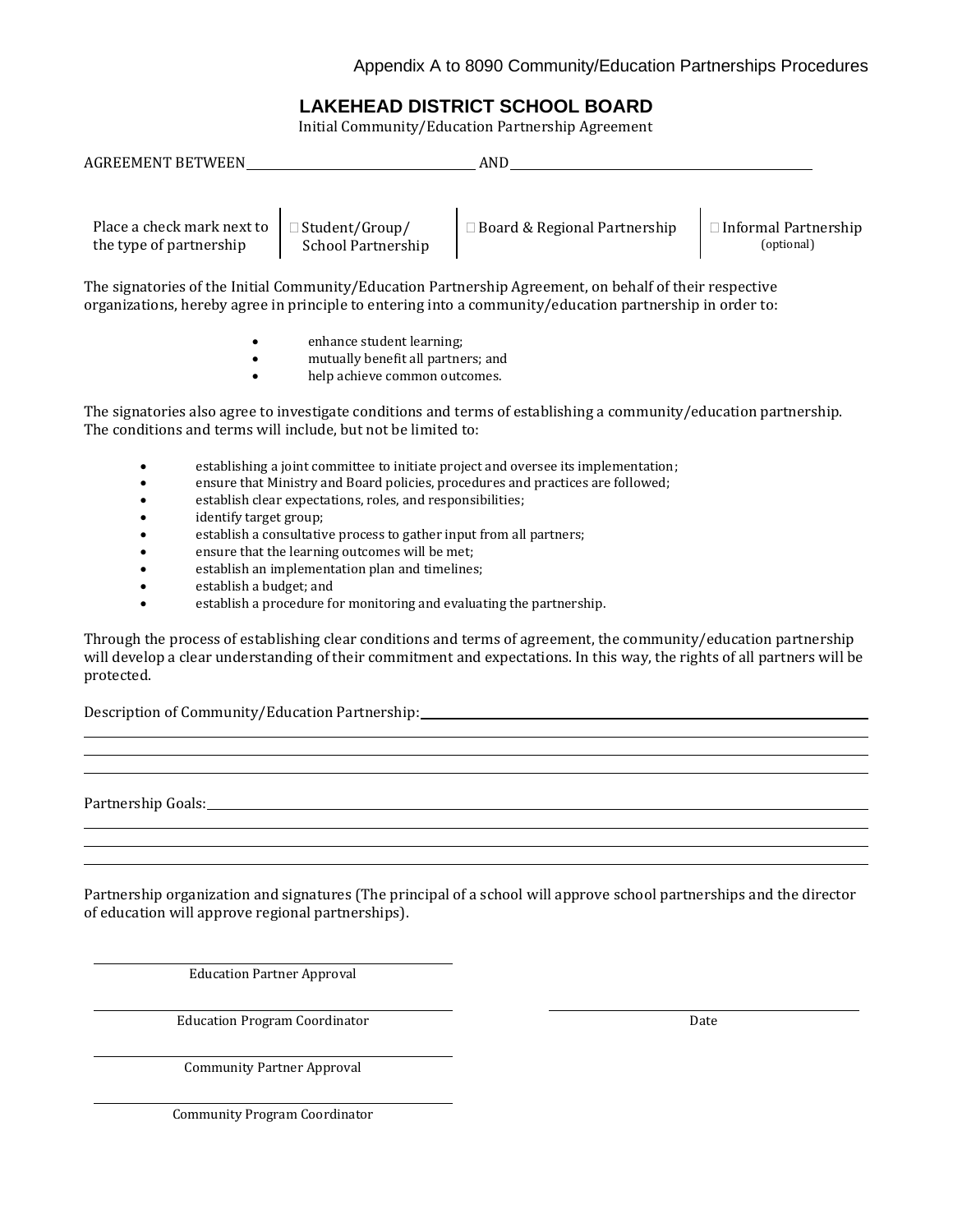## Appendix B to 8090 Community/Education Partnerships Procedures

| LAKEHEAD DISTRICT SCHOOL BOARD |  |  |  |
|--------------------------------|--|--|--|
|--------------------------------|--|--|--|

Final Community/Education Partnership Agreement (School, Board or Regional Community/Education Partnership)

| А.                                                          |                                                                                                                             | PROJECT NAME: NAME:                                                                                                         |                                                                                        |
|-------------------------------------------------------------|-----------------------------------------------------------------------------------------------------------------------------|-----------------------------------------------------------------------------------------------------------------------------|----------------------------------------------------------------------------------------|
| B.                                                          | School Partnership                                                                                                          | TYPE OF PARTNERSHIP: □ Student/Group □ Board & Regional Partnership □ Informal Partnership                                  | (optional)                                                                             |
| C.                                                          | BRIEF DESCRIPTION OF PARTNERSHIP:                                                                                           |                                                                                                                             |                                                                                        |
|                                                             |                                                                                                                             |                                                                                                                             |                                                                                        |
|                                                             |                                                                                                                             | ,我们也不会有什么。""我们的人,我们也不会有什么?""我们的人,我们也不会有什么?""我们的人,我们也不会有什么?""我们的人,我们也不会有什么?""我们的人                                            |                                                                                        |
| D.<br><b>TARGET GROUP:</b>                                  |                                                                                                                             |                                                                                                                             |                                                                                        |
|                                                             |                                                                                                                             |                                                                                                                             |                                                                                        |
| Е.<br><b>STUDENT PARTNER</b>                                | <b>PARENT PARTNER</b>                                                                                                       | PROJECT BENEFITS (place a check mark next to the partnership benefits listed and add benefits):<br><b>EDUCATION PARTNER</b> | <b>COMMUNITY PARTNER</b>                                                               |
| enhances student<br>learning                                | enhances the learning<br>opportunities of their<br>children                                                                 | helps provide connections<br>for students                                                                                   | development of future<br>employees                                                     |
| provides transitional<br>school-to-work<br>experiences      | children's learning<br>becomes more<br>meaningful                                                                           | broadens resource base                                                                                                      | advances a common<br>interest area, e.g.<br>technology                                 |
| widens scope of career<br>choices                           | helps prepare their<br>children for the<br>workforce                                                                        | increases motivation                                                                                                        | provides an opportunity<br>for the sharing of ideas<br>and resources                   |
| encourages responsible<br>citizenship and<br>teamwork       | their children become<br>more motivated                                                                                     | provides strategic support                                                                                                  | increases opportunities to<br>have an impact upon<br>and/or enhance school<br>programs |
| provides enrichment                                         | their children will<br>become more committed<br>to their education;<br>therefore, fewer children<br>will drop out of school | aids curriculum<br>development                                                                                              | helps create a better<br>informed community and<br>new ideas                           |
| makes learning<br>activities more relevant<br>and authentic | successful learning will<br>be based on<br>collaborative<br>partnerships                                                    | allows an opportunity to<br>jointly pursue professional<br>development                                                      | promotes<br>school/community<br>relationships                                          |
| increases motivation                                        |                                                                                                                             | increases satisfaction in<br>becoming an active<br>participant in improving<br>student learning                             | reinforcement of shared<br>goals                                                       |

Other: Other: Other: Other: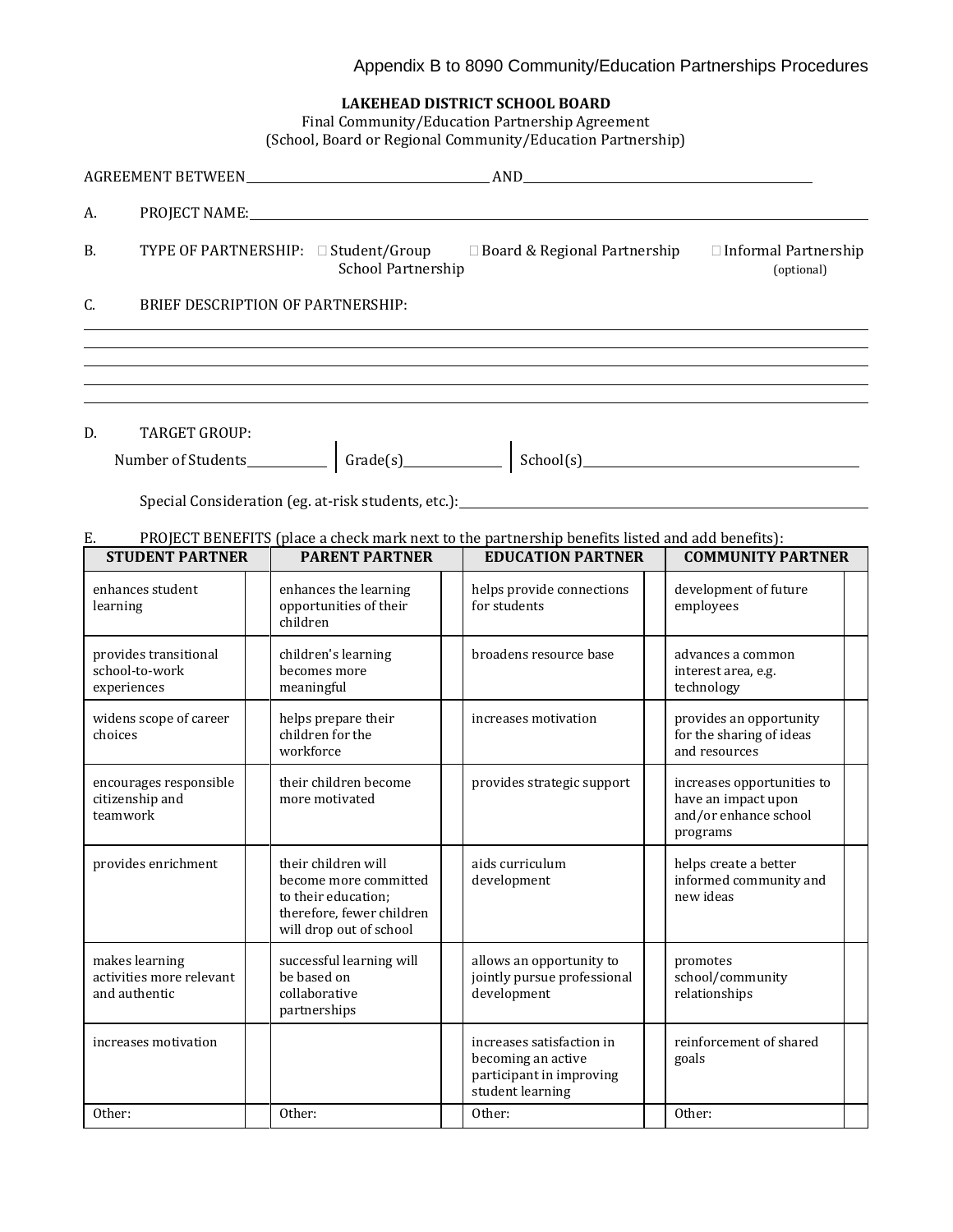#### F. PLACE A CHECKMARK NEXT TO THE GUIDELINES OUTLINED IN THE BOARD POLICY AND PROCEDURES THAT HAVE BEEN CONSIDERED AND LIST HOW SPECIAL CONSIDERATIONS WILL BE DEALT WITH.

#### *SPECIAL CONSIDERATIONS STEPS TO ADDRESS ISSUE*

Ethical Guidelines\_\_\_\_\_\_\_\_\_\_\_\_\_\_\_\_\_\_\_\_\_\_\_\_\_\_\_\_\_\_\_\_\_\_\_\_\_\_\_\_\_\_\_\_\_\_\_\_\_\_\_\_\_\_\_\_\_\_\_\_\_\_\_\_\_\_\_\_\_\_\_\_\_\_\_\_\_\_\_\_\_\_\_

 $\Box$  Program Standards

 $\Box$  Student Protection Standards expansion of the state of the state of the state of the state of the state of the state of the state of the state of the state of the state of the state of the state of the state of the st

Labour & Employer Standards

Special Considerations (eg. facilities, insurance, Workplace Safety and Insurance Board (WSIB), liability issues):

#### G. DESCRIBE HOW THE PROJECT WILL COMPLEMENT THE CAREER AND EDUCATIONAL PROGRAMS AND ANTICIPATED OUTCOMES THAT THE PARTICIPATING SCHOOL(S) HAVE DEVELOPED FOR STUDENTS:

#### H. PLACE A NAME NEXT TO THE PARTNER THAT WILL BE RESPONSIBLE FOR KEY PROJECT COMPONENTS:

|                                       | <b>RESPONSIBILITIES</b>                                        |           |                                            |                      |
|---------------------------------------|----------------------------------------------------------------|-----------|--------------------------------------------|----------------------|
| <b>COMPONENTS</b>                     | School,<br><b>School</b><br><b>Coordinator or</b><br>Committee | Principal | <b>Board</b><br>Partnership<br>Coordinator | Community<br>Partner |
| Needs Assessment Objective<br>Setting |                                                                |           |                                            |                      |
| Program Admin. & Management           |                                                                |           |                                            |                      |
| <b>Program Planning</b>               |                                                                |           |                                            |                      |
| Communication                         |                                                                |           |                                            |                      |
| <b>Program Promotion</b>              |                                                                |           |                                            |                      |
| Orientation                           |                                                                |           |                                            |                      |
| <b>Public Relations</b>               |                                                                |           |                                            |                      |
| Recognition                           |                                                                |           |                                            |                      |
| <b>Monitoring Program Supervision</b> |                                                                |           |                                            |                      |
| <b>Record Keeping</b>                 |                                                                |           |                                            |                      |
| Networking                            |                                                                |           |                                            |                      |
| Review & Evaluation of Students       |                                                                |           |                                            |                      |
| Other                                 |                                                                |           |                                            |                      |

I. TIMELINES (starting date and duration):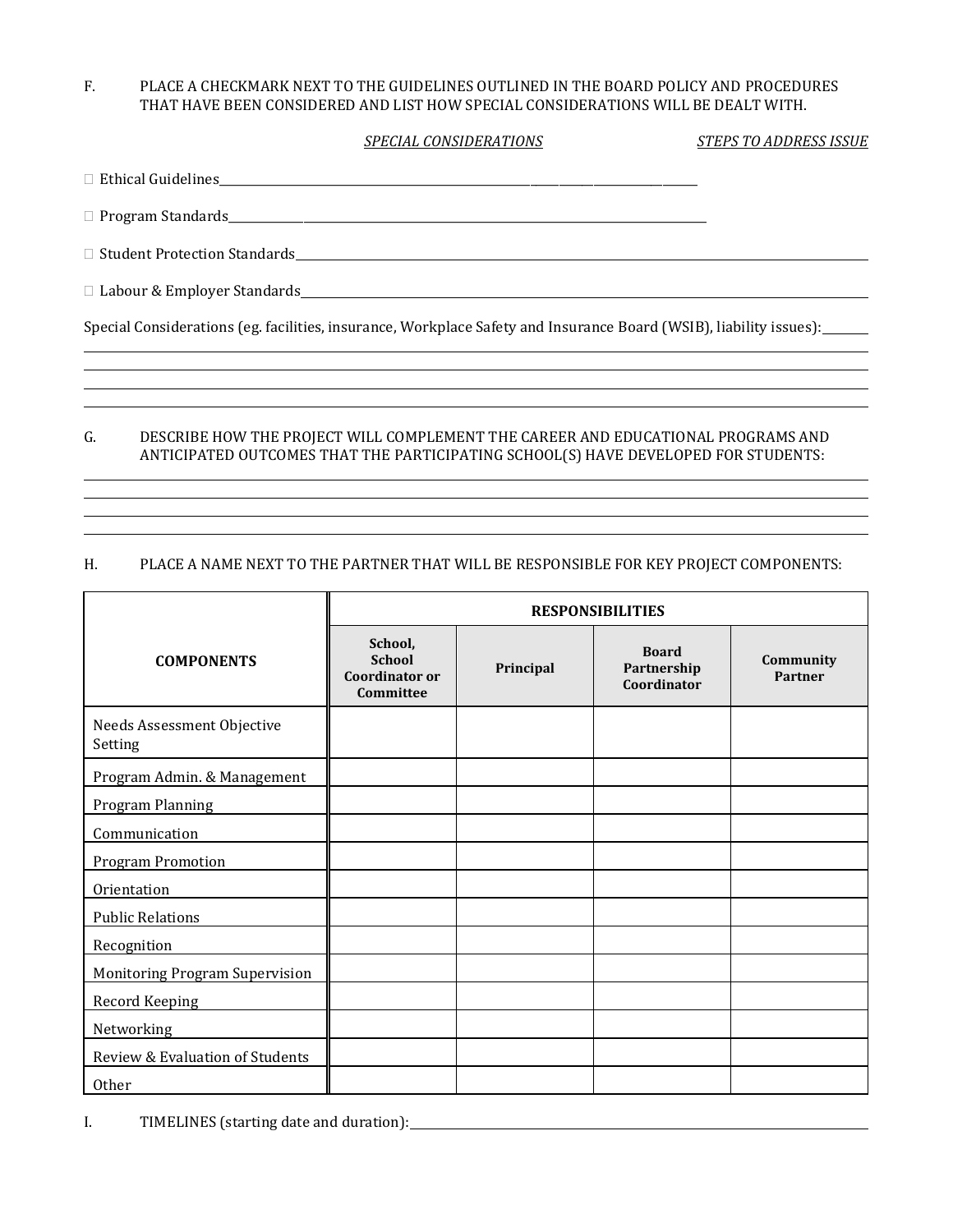#### J. DESCRIBE THE PLAN FOR EVALUATING WHETHER OR NOT THE PROJECT HAS ACHIEVED THE DESIRED OUTCOME:

### K. LIST SIGNIFICANT BUDGET CONSIDERATIONS:

| <b>Student/Parent</b> | <b>Community Partner</b> | School/Teacher | <b>Board</b> |
|-----------------------|--------------------------|----------------|--------------|
|                       |                          |                |              |
|                       |                          |                |              |
|                       |                          |                |              |
|                       |                          |                |              |

L. CONDITIONS OF TERMINATION OF A PARTNERSHIP AGREEMENT:

Education Partnership Approval

Education Coordinator Date

Community Partnership Approval

Community Coordinator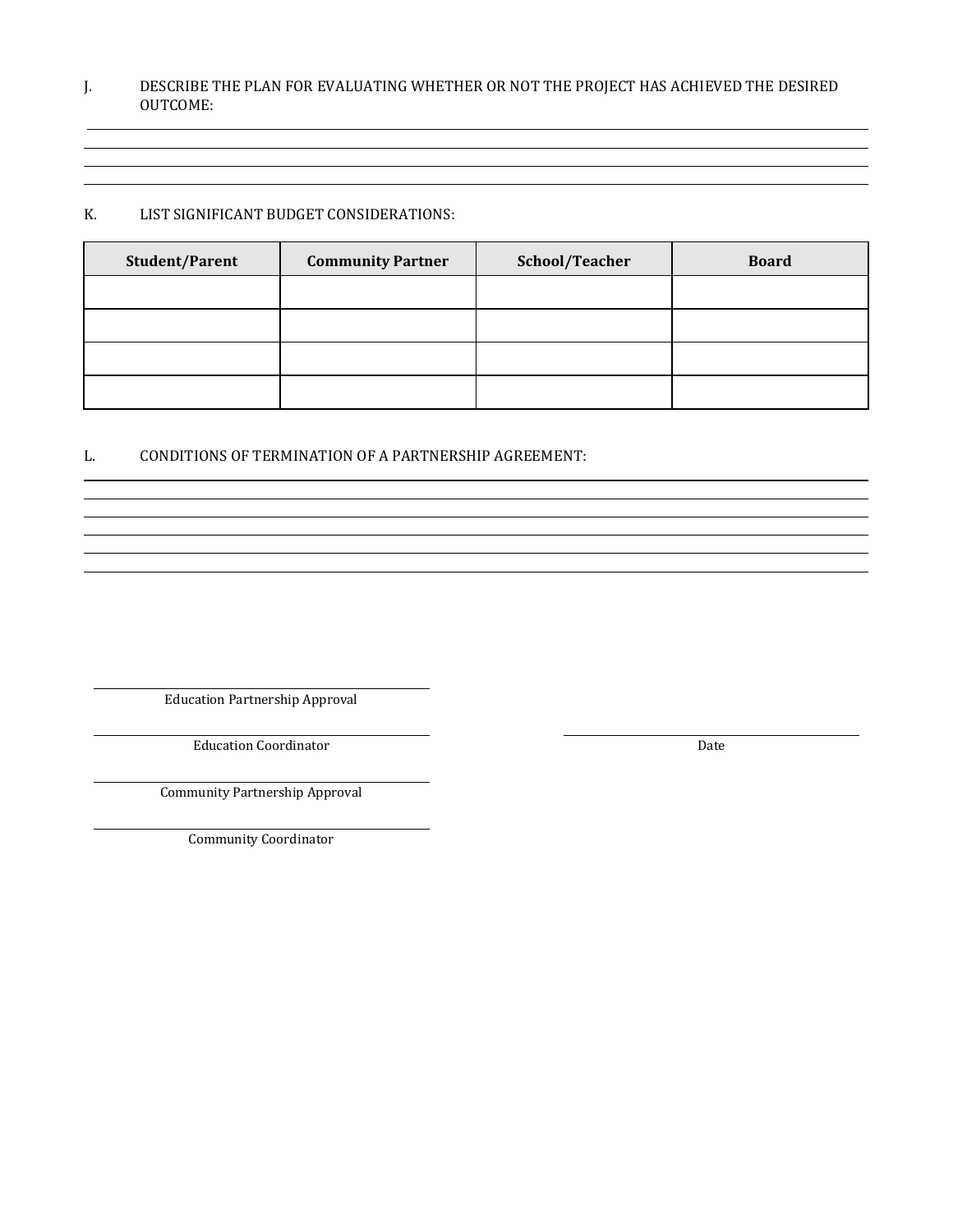### Appendix C to 8090 Community/Education Partnerships Procedures

#### **LAKEHEAD DISTRICT SCHOOL BOARD**

Community/Education Partnership Agreement For \*Contributions and Promotions

The signatories of the Contributions or Promotional Community/Education Partnership Agreement, on behalf of their respective organizations, hereby agree to enter into a community/education partnership in order to:

- enhance student learning;
- mutually benefit all partners; and
- help achieve common outcomes.

| The type of agreement described is (check): | $\Box$ Contribution | $\Box$ Promotion |
|---------------------------------------------|---------------------|------------------|
|---------------------------------------------|---------------------|------------------|

Describe the terms of the partnership (type of contribution or the kind of promotion):

Outline the specific benefits and special entitlements to the:

| Student: the contract of the contract of the contract of the contract of the contract of the contract of the contract of the contract of the contract of the contract of the contract of the contract of the contract of the c |  |  |  |
|--------------------------------------------------------------------------------------------------------------------------------------------------------------------------------------------------------------------------------|--|--|--|
|                                                                                                                                                                                                                                |  |  |  |
| School/Board:                                                                                                                                                                                                                  |  |  |  |

The signatories agree to the following conditions:

- contributions and promotions must abide by Ministry and Board policies and procedures (Community/Education Partnerships, Advertising, and Fundraising);
- there shall be no monetary gains to individuals in a community partnership;
- there shall be no exclusive direct selling or direct promotions of a product;
- schools and students will not be used for commercial endorsements;
- the context or content of a promotional partnership will be controlled by the school and school community;
- contributions and promotions must benefit student learning; and
- Lakehead District School Board or the partnership organization has the right to terminate an existing partnership after notice has been given. The terms of termination will be:
	- a) 30 days notice suggested;
	- b) partners must honour ongoing commitments; and
	- c) any assets will be the property of the Board.

Principal/Board Signature

Community Partnership Signature Date

\* WHERE CONTRIBUTIONS REQUIRE RECOGNITION AND/OR PROMOTION, DEFINE CONTRIBUTIONS AND PROMOTIONS.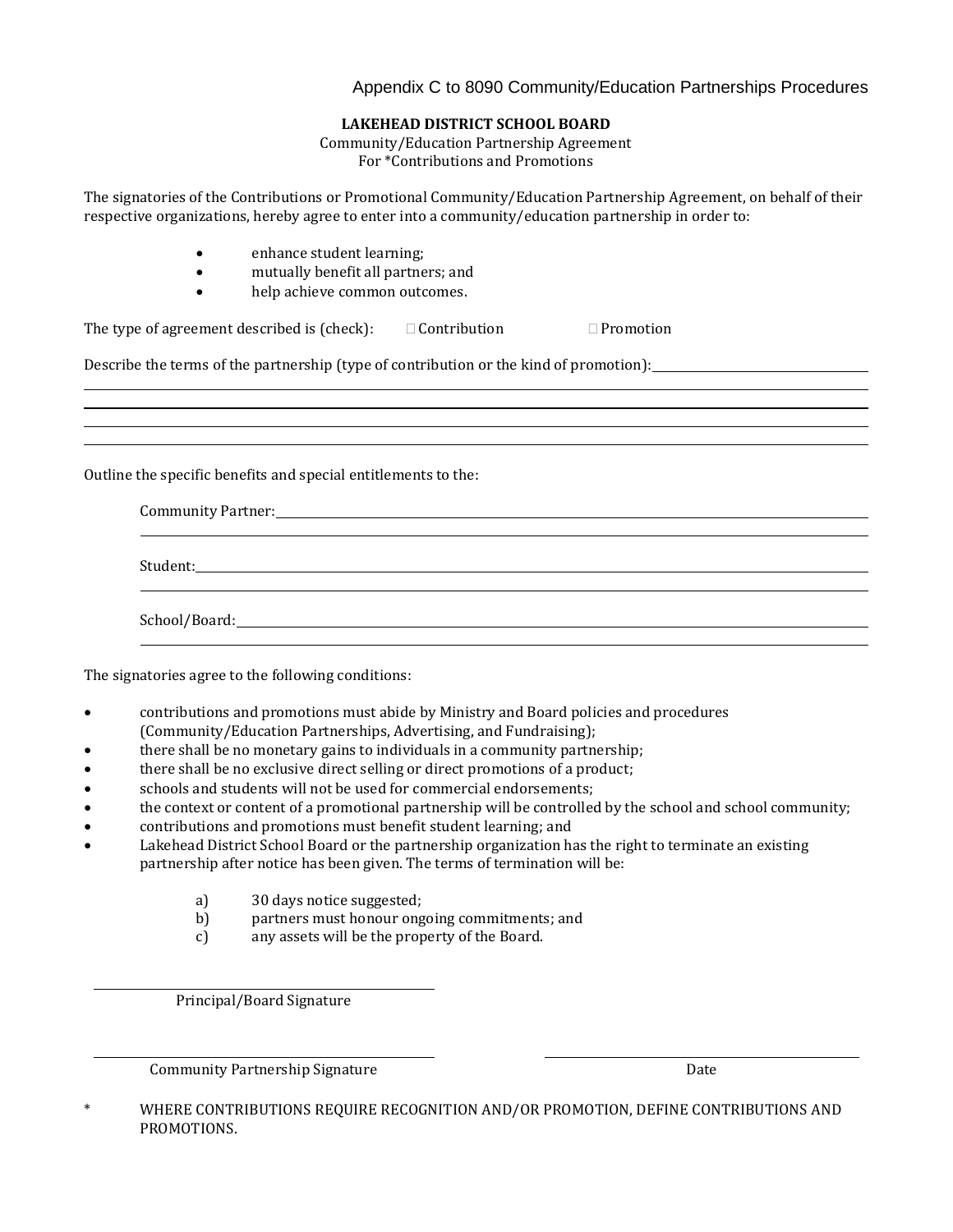

# **WORK EDUCATION CONTRACT**

|                                                                                                                                                                                                                          |                                                                              | WORR EDUCATION CONTRACT                         |                                                                                                                               |  |  |
|--------------------------------------------------------------------------------------------------------------------------------------------------------------------------------------------------------------------------|------------------------------------------------------------------------------|-------------------------------------------------|-------------------------------------------------------------------------------------------------------------------------------|--|--|
| Name of Student:                                                                                                                                                                                                         | School:                                                                      |                                                 | Date Completed:                                                                                                               |  |  |
| I hereby agree to participate in the Cooperative Education Program of Lakehead District School Board; to accept my<br>responsibilities, and to abide by the general conditions as outlined below.                        |                                                                              |                                                 |                                                                                                                               |  |  |
|                                                                                                                                                                                                                          |                                                                              | <b>RESPONSIBILITIES OF PROGRAM PARTICIPANTS</b> |                                                                                                                               |  |  |
| <b>Student's Responsibilities</b>                                                                                                                                                                                        |                                                                              |                                                 |                                                                                                                               |  |  |
| The student shall:                                                                                                                                                                                                       |                                                                              |                                                 |                                                                                                                               |  |  |
| abide by the rules and regulations of the employer and the policies and procedures of the school;                                                                                                                        |                                                                              |                                                 |                                                                                                                               |  |  |
| or emergency circumstances;                                                                                                                                                                                              |                                                                              |                                                 | notify both the employer and the school, as far in advance as possible, of any absence from the workplace due to illness      |  |  |
| report to the employer as scheduled in the work education agreement and attend all in-school sessions in accordance<br>$\bullet$                                                                                         |                                                                              |                                                 |                                                                                                                               |  |  |
| with the timeline for Cooperative Education activities;                                                                                                                                                                  |                                                                              |                                                 |                                                                                                                               |  |  |
| be honest, punctual, courteous and cooperative;<br>$\bullet$                                                                                                                                                             |                                                                              |                                                 |                                                                                                                               |  |  |
|                                                                                                                                                                                                                          |                                                                              |                                                 | complete all the learning activities identified in the individualized training plan and all assignments given by the teacher; |  |  |
| report any injury or accident, regardless of how minor, to both the training supervisor and the teacher; and                                                                                                             |                                                                              |                                                 |                                                                                                                               |  |  |
| notify the teacher and/or training supervisor of any problems related to his/her participation in Cooperative Education.<br><b>Training Organization's Responsibilities</b>                                              |                                                                              |                                                 |                                                                                                                               |  |  |
| The training supervisor, under the direction of the employer, shall:                                                                                                                                                     |                                                                              |                                                 |                                                                                                                               |  |  |
| supervise, instruct and evaluate the student as outlined in the supervisor's manual;                                                                                                                                     |                                                                              |                                                 |                                                                                                                               |  |  |
| provide the student with a worksite orientation that includes safety rules and procedures, and guidelines for acceptable                                                                                                 |                                                                              |                                                 |                                                                                                                               |  |  |
| behaviour and appropriate work attire;                                                                                                                                                                                   |                                                                              |                                                 |                                                                                                                               |  |  |
| ensure that the student is given clear instructions and clarification of assigned tasks;                                                                                                                                 |                                                                              |                                                 |                                                                                                                               |  |  |
| cooperate with the teacher in developing an individualized training plan for the student;<br>ensure that the student is given opportunities to meet the objectives and to complete the learning activities identified in |                                                                              |                                                 |                                                                                                                               |  |  |
| the training plan;                                                                                                                                                                                                       |                                                                              |                                                 |                                                                                                                               |  |  |
| assist the student in developing employability skills and in making informed career and educational decisions;                                                                                                           |                                                                              |                                                 |                                                                                                                               |  |  |
| meet with the teacher to discuss the student's performance and complete all evaluation forms; and                                                                                                                        |                                                                              |                                                 |                                                                                                                               |  |  |
| notify the teacher regarding any accidents, absences or problems that relate to the student's involvement in the<br>$\bullet$                                                                                            |                                                                              |                                                 |                                                                                                                               |  |  |
| workplace.<br><b>School's Responsibilities</b>                                                                                                                                                                           |                                                                              |                                                 |                                                                                                                               |  |  |
| The teacher, under the direction of the principal, shall:                                                                                                                                                                |                                                                              |                                                 |                                                                                                                               |  |  |
| interview the student applicant;                                                                                                                                                                                         |                                                                              |                                                 |                                                                                                                               |  |  |
| provide precourse counselling for students;                                                                                                                                                                              |                                                                              |                                                 |                                                                                                                               |  |  |
| assist with the recruitment and selection of appropriate training stations;<br>$\bullet$                                                                                                                                 |                                                                              |                                                 |                                                                                                                               |  |  |
| organize and conduct the preplacement orientation and integration sessions for students;<br>٠                                                                                                                            |                                                                              |                                                 |                                                                                                                               |  |  |
| develop individualized training plans in consultation with the training supervisor;<br>٠<br>monitor students, complete anecdotal reports and evaluate student performance;                                               |                                                                              |                                                 |                                                                                                                               |  |  |
| report student progress to the coordinator and the principal on a regular basis, and                                                                                                                                     |                                                                              |                                                 |                                                                                                                               |  |  |
| perform the day-to-day clerical tasks associated with the delivery of Cooperative Education.                                                                                                                             |                                                                              |                                                 |                                                                                                                               |  |  |
| <b>Parents'/Guardians' Responsibilities</b>                                                                                                                                                                              |                                                                              |                                                 |                                                                                                                               |  |  |
| The parents/guardians shall:                                                                                                                                                                                             |                                                                              |                                                 |                                                                                                                               |  |  |
| agree to the participation of their son or daughter in this program;                                                                                                                                                     |                                                                              |                                                 |                                                                                                                               |  |  |
| encourage discussion of learning experiences;                                                                                                                                                                            | support regular attendance at both the training organization and the school; |                                                 |                                                                                                                               |  |  |
| ٠                                                                                                                                                                                                                        |                                                                              |                                                 |                                                                                                                               |  |  |
| ensure adequate insurance coverage of their son and/or daughter including student accident insurance; and<br>provide personal protective safety equipment as required.                                                   |                                                                              |                                                 |                                                                                                                               |  |  |
| <b>GENERAL CONDITIONS</b>                                                                                                                                                                                                |                                                                              |                                                 |                                                                                                                               |  |  |
| Since the primary emphasis of Cooperative Education is on learning, students shall not replace existing employees or<br>1.                                                                                               |                                                                              |                                                 |                                                                                                                               |  |  |
| prevent employees who are on layoff from being recalled.<br>In the event of a work stoppage or legal strike, the student will be withdrawn from the training organization.<br>2.                                         |                                                                              |                                                 |                                                                                                                               |  |  |
|                                                                                                                                                                                                                          |                                                                              |                                                 |                                                                                                                               |  |  |
|                                                                                                                                                                                                                          |                                                                              | <b>RESERVED FOR SCHOOL AND BOARD</b>            |                                                                                                                               |  |  |
|                                                                                                                                                                                                                          |                                                                              |                                                 |                                                                                                                               |  |  |
| SIGNATURES OF PARTIES TO THE AGREEMENT                                                                                                                                                                                   |                                                                              |                                                 |                                                                                                                               |  |  |
| Student:                                                                                                                                                                                                                 |                                                                              | Parent/Guardian:                                |                                                                                                                               |  |  |
|                                                                                                                                                                                                                          |                                                                              |                                                 |                                                                                                                               |  |  |

Training Organization: Training Organization: